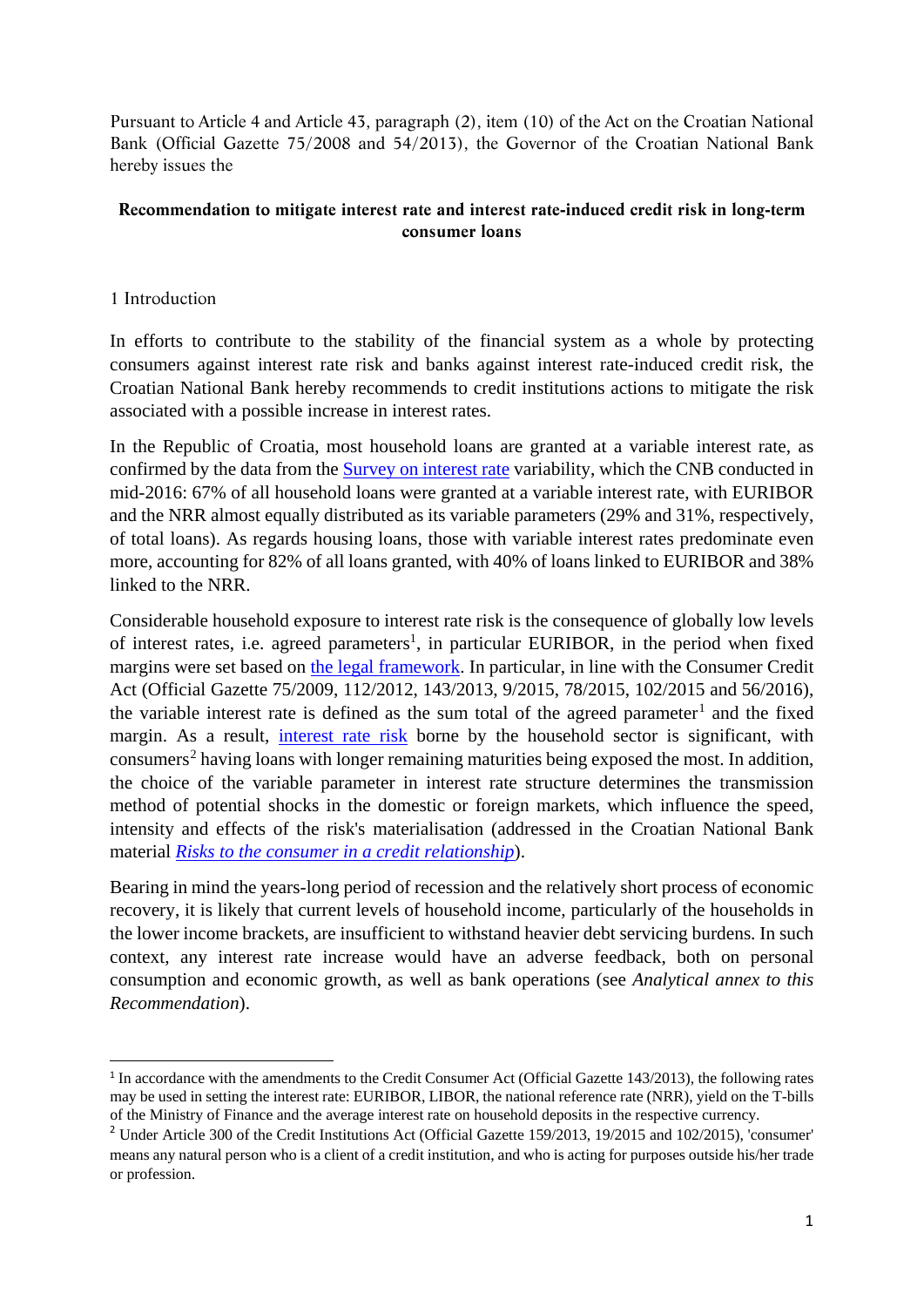Thanks, inter alia, to active CNB efforts, credit institutions have been granting an increasingly larger number of housing loans with fixed interest rates (at end-2016, such loans accounted for 22% of all newly-granted loans), and housing loans with fixed interest rates during part of the repayment period (at end-2016, such loans accounted for 47% of all newly-granted housing loans).

While the increase in the share of loans with fixed interest rates over part of the repayment period has somewhat reduced interest rate risk for consumers, the dominant segment of the total household loans portfolio has remained exposed to the risk of a significant increase in the outstanding amount of interest payments on loans.

Finally, although it is impossible to predict interest rate trends precisely in advance, the cost of interest rate fixation is relatively low bearing in mind the currently extremely low interest rates in the market.

## 2 Recommendation

The Croatian National Bank recommends the following to all credit institutions providing lending services to consumers in the Republic of Croatia:

- 1. that, in writing and as soon as possible, they offer to consumers with which they have already concluded loan agreements the possibility to change the agreement provision on a variable interest rate by agreeing on a fixed interest rate for loans with a remaining maturity equal to or longer than seven years;
- 2. that, when offering changes to existing loan agreements, they provide consumers with comparable repayment plans in accordance with the Decision on the effective interest rate of credit institutions and credit unions and on service contracts with consumers (Official Gazette 1/2009 and 41/2009), and results of the simulations in accordance with the Decision on the content of and the form in which consumers are provided information prior to contracting banking services (Official Gazette 2/2015 and 73/2017) by applying the terms and conditions of the existing loan agreement and the terms and conditions they offer when changing the agreement within the meaning of item (1) of this Recommendation so that consumers gain a clear insight into the offered change of their contractual obligations;
- 3. that, when changing existing loan agreements, they do not calculate and charge consumers any fees associated with changes to the existing loan agreements or any other fees and charges associated with changes to a contractual relationship, e.g. early loan repayment fees, and that they assess the value of the pledged real estate by using the most recent valuation they were required to make in accordance with the Decision on the Classification of placements and off-balance sheet liabilities of credit institutions (Official Gazette 41A/2014 and 28/2017);
- 4. that they do not charge consumers an early loan repayment fee so as to facilitate consumers' choice among the offers of credit institutions in the market;
- 5. that, when changing existing loan agreements, they offer consumers a fixed interest rate that is commensurate to that they currently offer or, if they do not offer loan